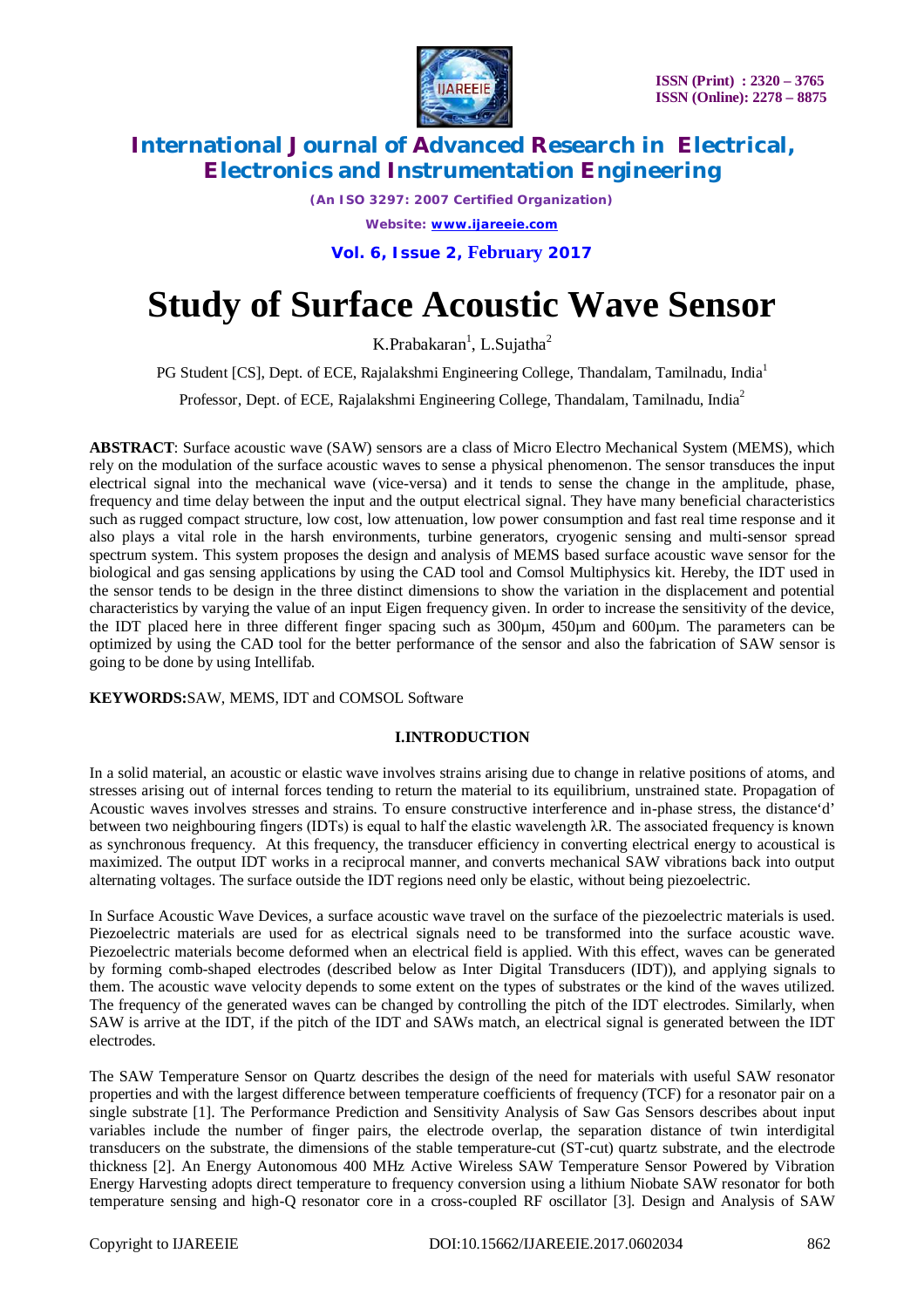

*(An ISO 3297: 2007 Certified Organization)*

*Website: [www.ijareeie.com](http://www.ijareeie.com)*

### **Vol. 6, Issue 2, February 2017**

Based MEMS Gas Sensor for the Detection of Volatile Organic Gases proposes the design and analysis of SAW based MEMS gas sensor for the detection of volatile organic gases [4]. Design and Fabrication of IDT SAW by Using Conventional Lithography Technique is to investigate the behaviour of fingers various for surfaceacoustic wave interdigital transduction [5]. Study of the Acoustoelectric Effect for SAW Sensors is to re-examine the theory and predictions of the acoustoelectric effect for SAW interactions with thin conducting or semi-conducting films [6]. A Bio-Inspired Pattern Recognition System for Tin-Oxide Gas Sensor Applications enables the emulation of a very large number of sensors typically found in biological systems [7].

#### **II.DESIGN CONSIDERATION**

To design a SAW device or filter with a given resonant frequency f<sub>o</sub>and fractional bandwidth B (measured null to null on either side of the resonant frequency), we have to take into account the following specifications such as IDT (Inter-Digitated Transducer)- Metals Choosing, Finger width, Spacing between the fingers, Aperture Length, Wavelength. 1. Acoustic Wavelength ( $\lambda$ ): The width of each finger that results in this synchronous frequency is  $\lambda/4$  and the interdigital spacing measured from centre-to-centre is  $\lambda/2$ .

Where  $v_0$  is an acoustic velocity and  $f_0$  is central frequency.

$$
\lambda = V_0 / f_0 \tag{1}
$$

2. Number of Finger Pairs  $(N_P)$ : Needed to achieve fractional bandwidth specification 'B' is

$$
N_{P=2}/B \tag{2}
$$

3. Impedance of IDT (Z): Itshould be matched with the impedance of the measurement system (typically  $Z = 50$  ohm). The IDT behaves as a capacitive system determined by the number of finger pairs, their spacing, as well as the degree of overlap. Total Capacitance required is:

$$
C_T = 1 / 2\pi f_0 Z \tag{3}
$$

4. Acoustic aperture (W): Overlapping region between those two fingers, in length units.

$$
W = C_T / C_0 N_P \tag{4}
$$

Where Co - capacitance per finger pair per unit length.

In Micro Electro Mechanical Systems, the devices are fabricated at the range of Micro level and the fabrications of such devices are costly. It is difficult to fabric at every design and check the performance of those devices, so we simulate the devices using the comsol software.

#### **Comsol Software:**

COMSOL Multiphysics is a finite element analysis, solver and simulation software/ FEA software package for various physics and engineering applications; especially coupled phenomenon. The package is a cross platform (Windows MAC, Linux). They are used for creating physics based applications.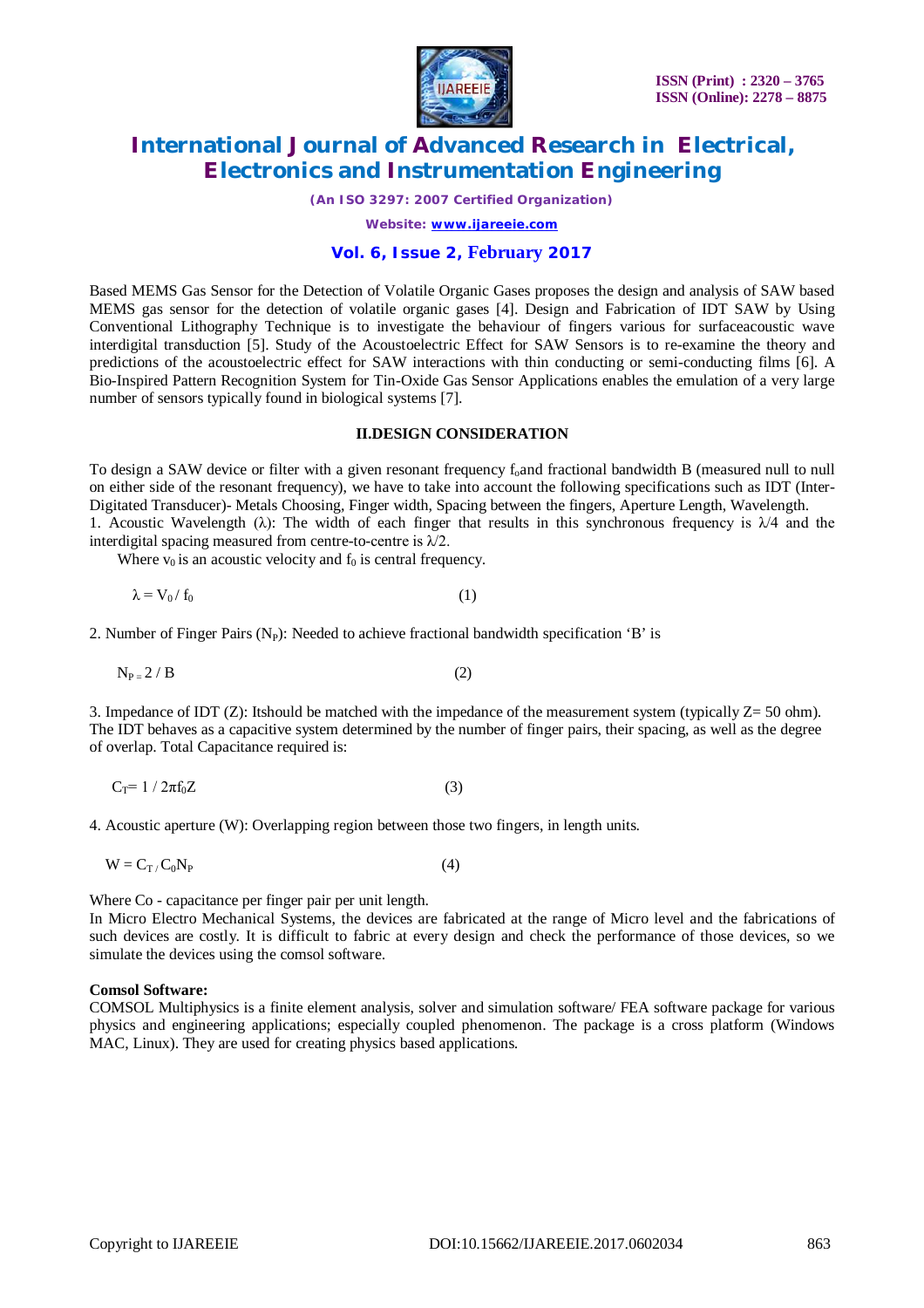

*(An ISO 3297: 2007 Certified Organization)*

*Website: [www.ijareeie.com](http://www.ijareeie.com)*

### **Vol. 6, Issue 2, February 2017**

# TABLE 1 DIMENSIONS OF THE PROPOSED SAW STRUCTURE

| S.No | <b>IDT</b> Parameters  | <b>Dimensions</b>             |
|------|------------------------|-------------------------------|
| 1.   | Size of finger width   | $300 \mu m$                   |
| 2.   | Size of finger length  | $4500 \mu m$                  |
| 3.   | Size of finger spacing | $300 \mu m$ ,<br>450μm, 600μm |
| 4.   | Number of IDT finger   | 12                            |
| 5.   | Aperture length        | 8                             |

The Model builder in COMSOL is the designing interface that is used to generate a physical design. The physical design may consists of many blocks that are connected together to form a device. The designed model is useless until certain parameters are set and boundary conditions are allotted. Model Builder has the facility to design both 2D and 3D models. It also supports user interactive graphics such as 3D projection using which a design made can be rotated and viewed along the three axes.

### **III. SIMULATION IN COMSOL**

The surface acoustic wave device became a suitable shaped metallic thin film deposited on the surface of a piezoelectric crystal such as quartz or lithium niobate (LiNbO<sub>3</sub>). Quartz is the most commonly used substrate because of its temperature stability for certain crystal orientations. The transducer consists of a sequence of metal electrodes, usually of aluminum, alternately connected to bus bars. Two IDTs are required in the basic surface acoustic wave device (SAW) configuration. A periodic electric field is produced when an *rf* source is connected to the input electrode, thus permitting piezoelectric coupling to a travelling surface wave. Direct coupling to a surface elastic wave is possible at the boundary

of a piezoelectric solid if any of the components of strain at the surface is piezo electrically active. To ensure constructive interference and in-phase stress, the distance'd' between two neighboring fingers (IDTs) is equal to half the elastic wavelength λR. The associated frequency is known as synchronous frequency. At this frequency, the transducer efficiency in converting electrical energy to acoustical is maximized.

The output IDT works in a reciprocal manner, and converts mechanical SAW vibrations back into output alternating voltages. The surface outside the IDT regions need only be elastic, without being piezoelectric. The type of acoustic wave and the wave velocity generated in a piezoelectric material depends on the substrate material properties, the crystal cut, and the structure of the electrodes used to transform the electrical energy into mechanical energy is shown in "Fig. 1". The Rayleigh wave V-3 generated on the piezoelectric substrate has both a surface normal component and a surface parallel component with respect to the direction of propagation. The surface particles move in elliptical paths having a surface normal and a surface parallel component. The energy of the surface acoustic wave (SAW) is confined to a zone close to the surface and is of a few wavelengths thick.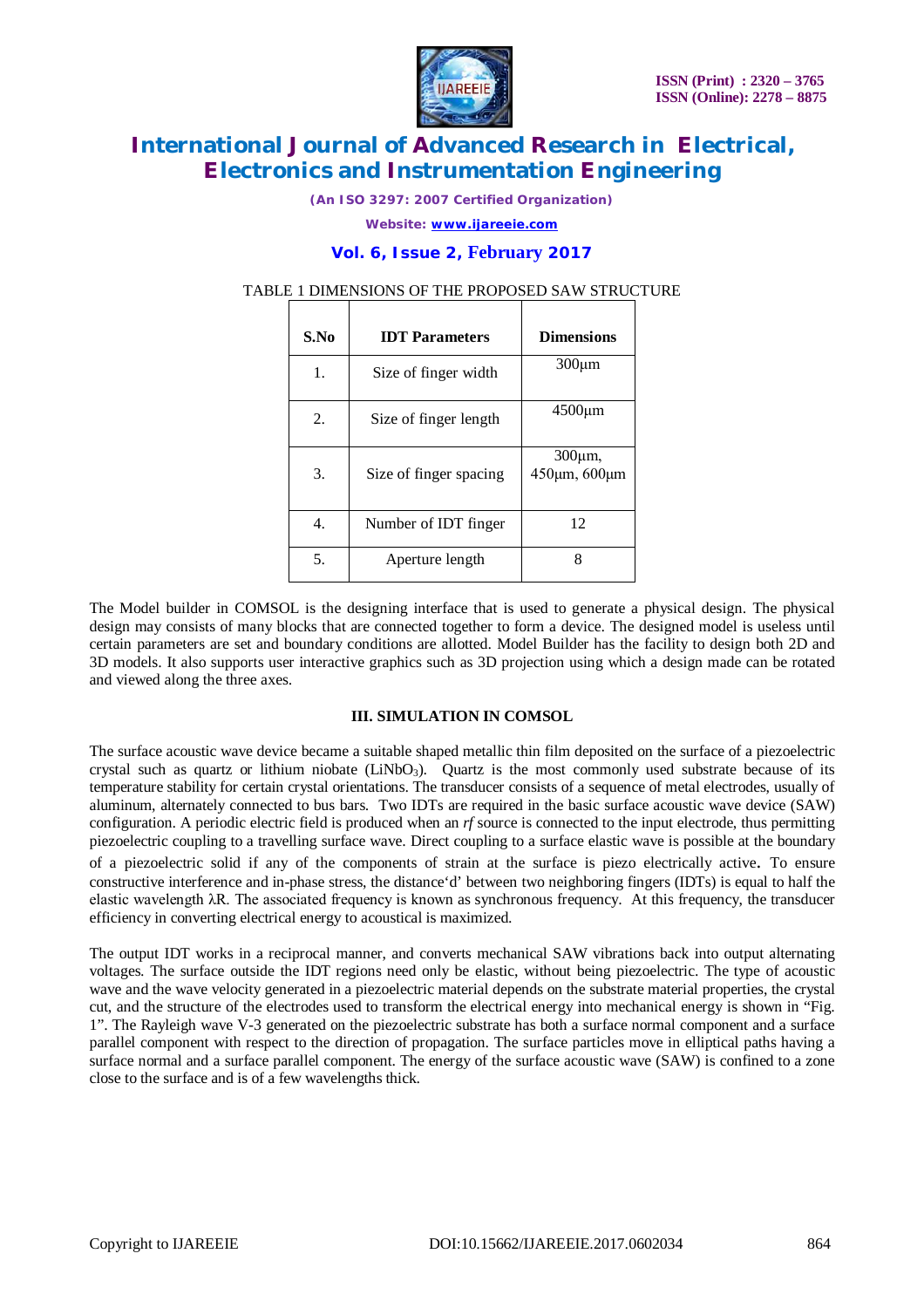

*(An ISO 3297: 2007 Certified Organization)*

*Website: [www.ijareeie.com](http://www.ijareeie.com)*

### **Vol. 6, Issue 2, February 2017**



Piezoelectric substrate





Fig. 2. IDT Structure

The IDT's are in form of two shapes either in comb model or in the conventional model. Mostly the conventional model is tends to be preferable which is shown in "Fig. 2".Two of the most important physical properties relating to surface wave propagation on a piezoelectric substrate are the wave velocity (*v*) and the electromechanical coupling coefficient *K2* of the piezoelectric substrate.

The2Dsolidstructureof the Proposed SAW deviceis designed using the model builder of Comsol.The "Fig. 4 and Fig. 5"shows Structure of the SAW device in 2D form and the corresponding Simulation of proposed Comsol structure. With the reference to above structural measurement of the predominant factors such as IDT (spacing, length and width), type of the substrate and the sensing layer. The design of this proposed SAW device will been in practice with the three distinct parameters according to their specific applications. The important classifiers that are tends to be noted while designing the SAW device such as elasticity matrix, coupling matrix relative permittivity and material density value. The entire value of the displacement and potential level of occurrences are tends to be varied according to the given Eigen frequency.

| _<br>۰ |      |  |
|--------|------|--|
| _      |      |  |
|        |      |  |
|        |      |  |
|        |      |  |
|        |      |  |
|        |      |  |
| ____   |      |  |
|        |      |  |
|        | ____ |  |

Fig. 3. 2D Structure of SAW

The purpose of this study "MEMS based SAW sensor" is to investigate the behavior of fingers various for surface acoustic wave inter digital transduction which could be subsequently used in biosensor application. SAW biosensor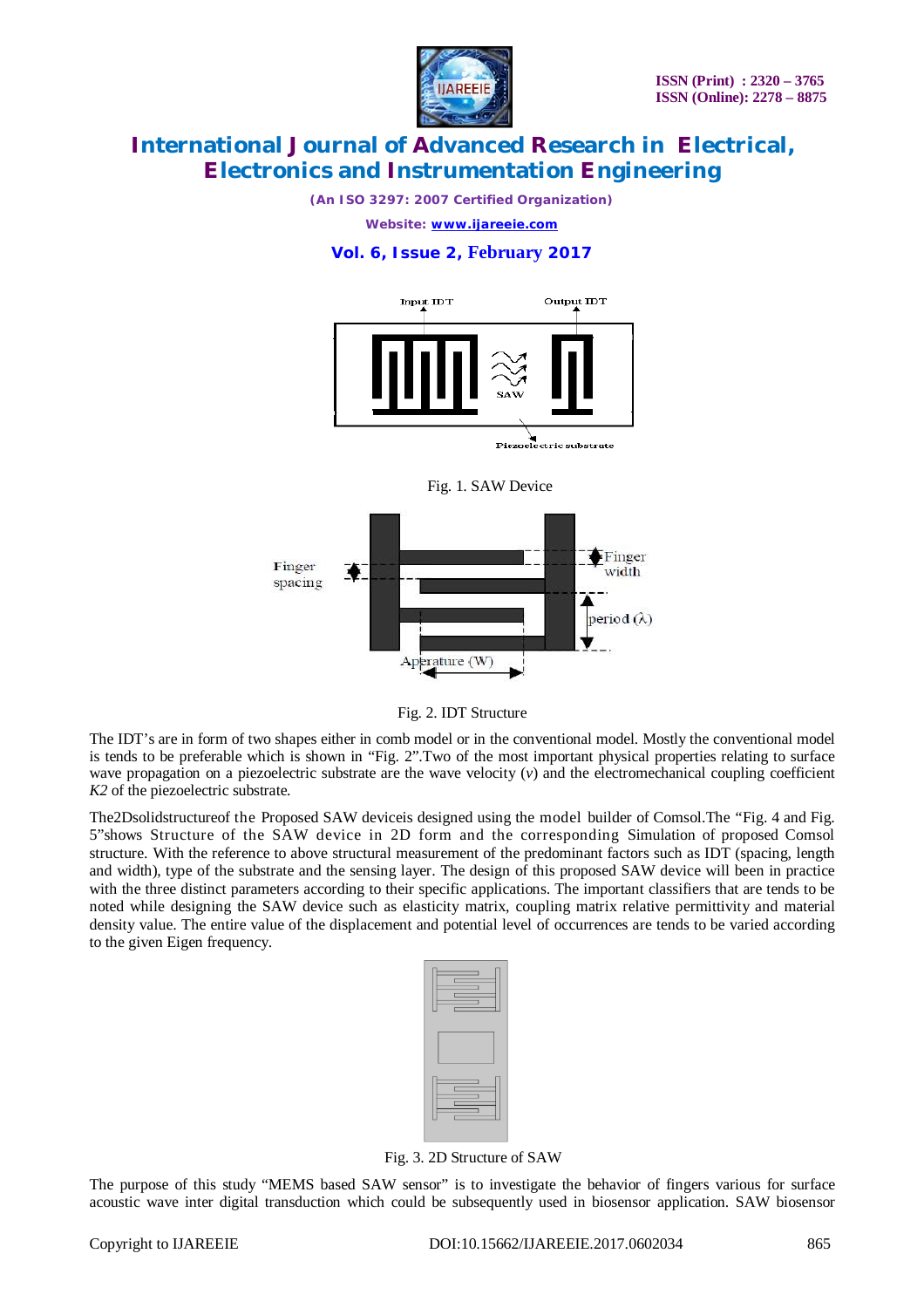

*(An ISO 3297: 2007 Certified Organization)*

*Website: [www.ijareeie.com](http://www.ijareeie.com)*

### **Vol. 6, Issue 2, February 2017**

using the IDT fingers are successfully designed and are going to be fabricated for the bio- sensing and gas- sensing applications.



Fig. 4. Simulation – Proposed Structure

Here, the Zinc Oxide (or) Lithium Niobate acts as a piezoelectric substrate and aluminum acts as an IDT show a good result in term of electrical characterization and frequency response. Increasing number of IDT in SAW design (or) to decrease the spacing between the IDT fingers, has higher center frequency and thereby it can improve the sensitivity.

1. SAW Device - Design 1:In the Design 1 of SAW Device, the metal (Aluminium) is used in interdigitated transducer and the sensing layer is made up of Lithium Niobate between the two IDT's. The piezoelectric material used as the substrate. Here the finger spacing is up to 300 $\mu$ m is shown in "Fig. 5".

The input electrical signal is in the form of Eigen frequency applied as input to the both simple aswell as proposed SAW device, for which corresponding displacement and potential willbe obtained asoutput. The range of Eigen frequency is applied in the range of (1-10e5)and corresponding displacement and potential is noted for each input. Then, applied Eigen frequency versus Displacement and Potentialis plotted for the proposed structure. Hereby, comparing both the study results of the stationary and Eigen frequency. Considering these design parameters of the SAW device, the following simulation and the measurement have been noted. Hereby varying the value of the Eigen frequency, the corresponding displacement and potential are tends to be measured which is shown in "Fig. 6" and "Fig. 7".



Fig. 5. Design of SAW Device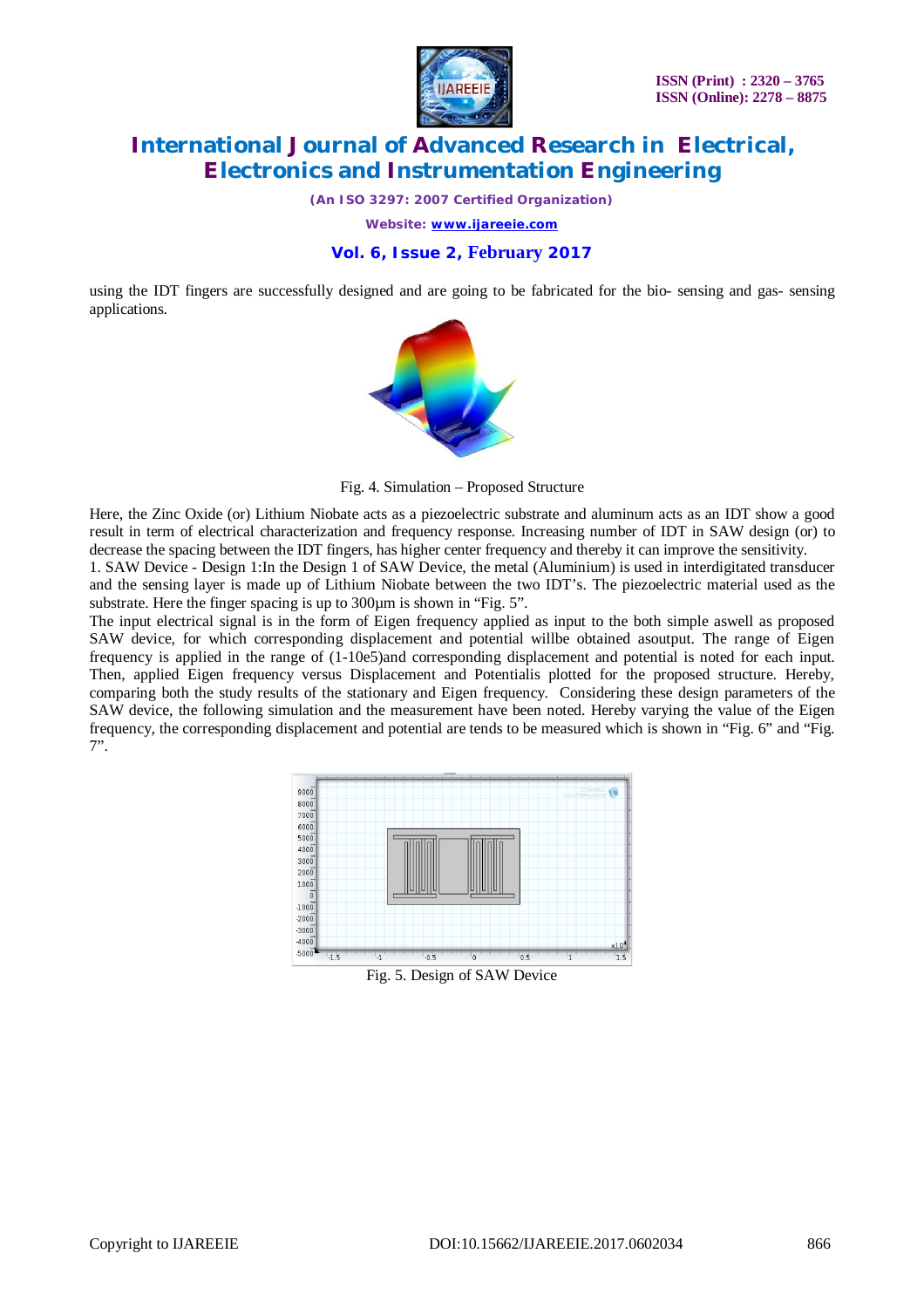

*(An ISO 3297: 2007 Certified Organization)*

*Website: [www.ijareeie.com](http://www.ijareeie.com)*

### **Vol. 6, Issue 2, February 2017**





2. SAW Device – Design 2: In the Design 1 of SAW Device, the metal (Aluminium) is used in inter digitated transducer and the sensing layer is made up of Lithium Niobate between the two IDT's. The piezoelectric material used as the substrate. Here the finger spacing is up to 450µm. By applying the value of the Eigen frequency, the corresponding displacement and potential are tends to be measured which is shown in "Fig. 8" and "Fig. 9".

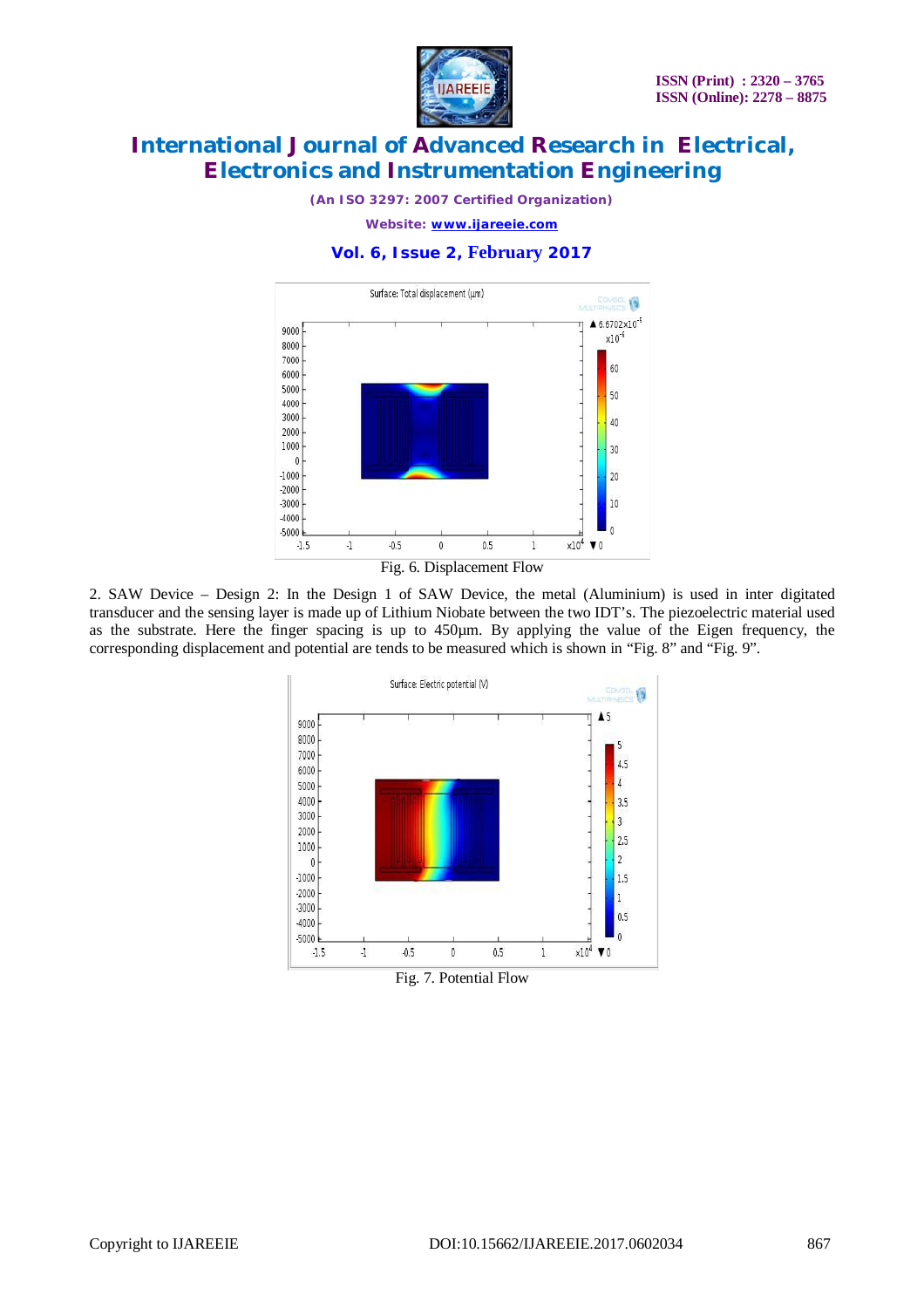

*(An ISO 3297: 2007 Certified Organization)*

*Website: [www.ijareeie.com](http://www.ijareeie.com)*

### **Vol. 6, Issue 2, February 2017**



3. SAW Device – Design 3: In the Design 1 of SAW Device, the metal (Aluminium) is used in interdigitated transducer and the sensing layer is made up of Lithium Niobate between the two IDT's. The piezoelectric material used as the substrate. Here the finger spacing is up to 600µm. By applying the value of the Eigen frequency, the corresponding displacement and potential are tends to be measured which is shown in "Fig. 10" and "Fig. 11".



Fig. 9. Potential Flow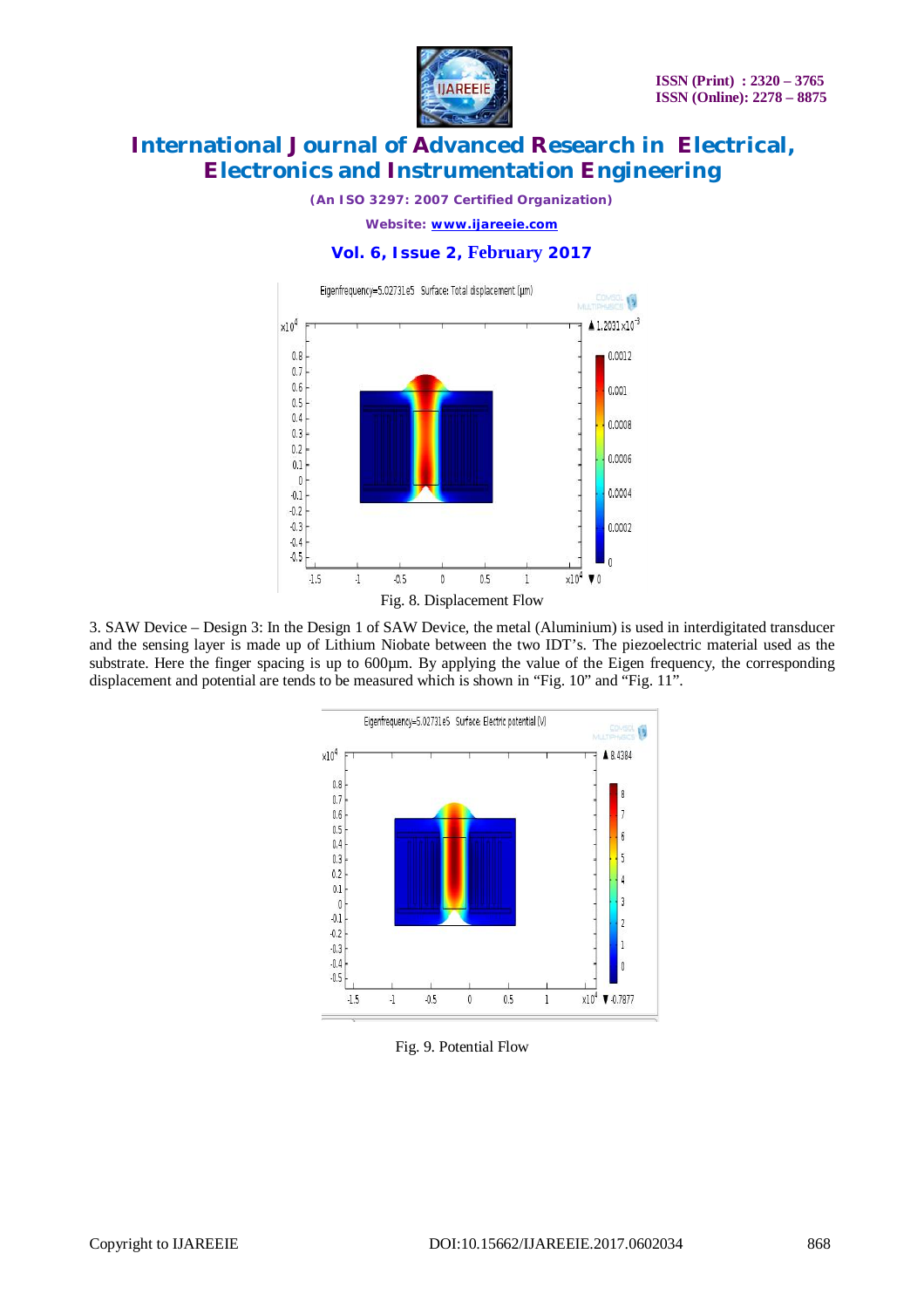

*(An ISO 3297: 2007 Certified Organization)*

*Website: [www.ijareeie.com](http://www.ijareeie.com)*

### **Vol. 6, Issue 2, February 2017**



Fig. 10. Displacement Flow

**Saw Fabrication Process**: There are four important process steps that need to be followed in fabricating the SAW biosensor. The component consists of preparation of piezoelectric substrate, fabricate the sensing area and Interdigital transducer electrode preparation. All these components must be fabricated in several stages. For the first stage, the wafer starting with "Fig. 12": Conventional SAW Biosensor a) IDT with 10 cleaning by using standard cleaning procedure then fingers, b) IDT with 16 fingers. Continue with the oxidation process. Where, the oxide was grown on the wafer surface with the thickness around 1000 Å. The oxide is grown by using dry oxidation furnace for about 1 hour. The samples then deposited with Lithium Niobate (LiNbO<sub>3</sub>) in order to form a layer of piezoelectric substrate. The sol-gel technique was used for growth  $LiNbO<sub>3</sub>$  layer on the sample surface. The third stage is to fabricate the sensing area on the sensor samples. The aluminium with thickness 500 Å was deposited onto sensor surface by using a thermal evaporator. Then the 1st mask is used for fabricating the sensing area pattern on the biosensor surface. The final stages are followed by fabricating the Interdigital transducer electrode finger. The sample then deposited with another aluminium layer with a thickness of 200 Å for IDT electrode.



Fig. 12. Conventional SAW Biosensor a) IDT with 10 fingers, b) IDT with 16 fingers.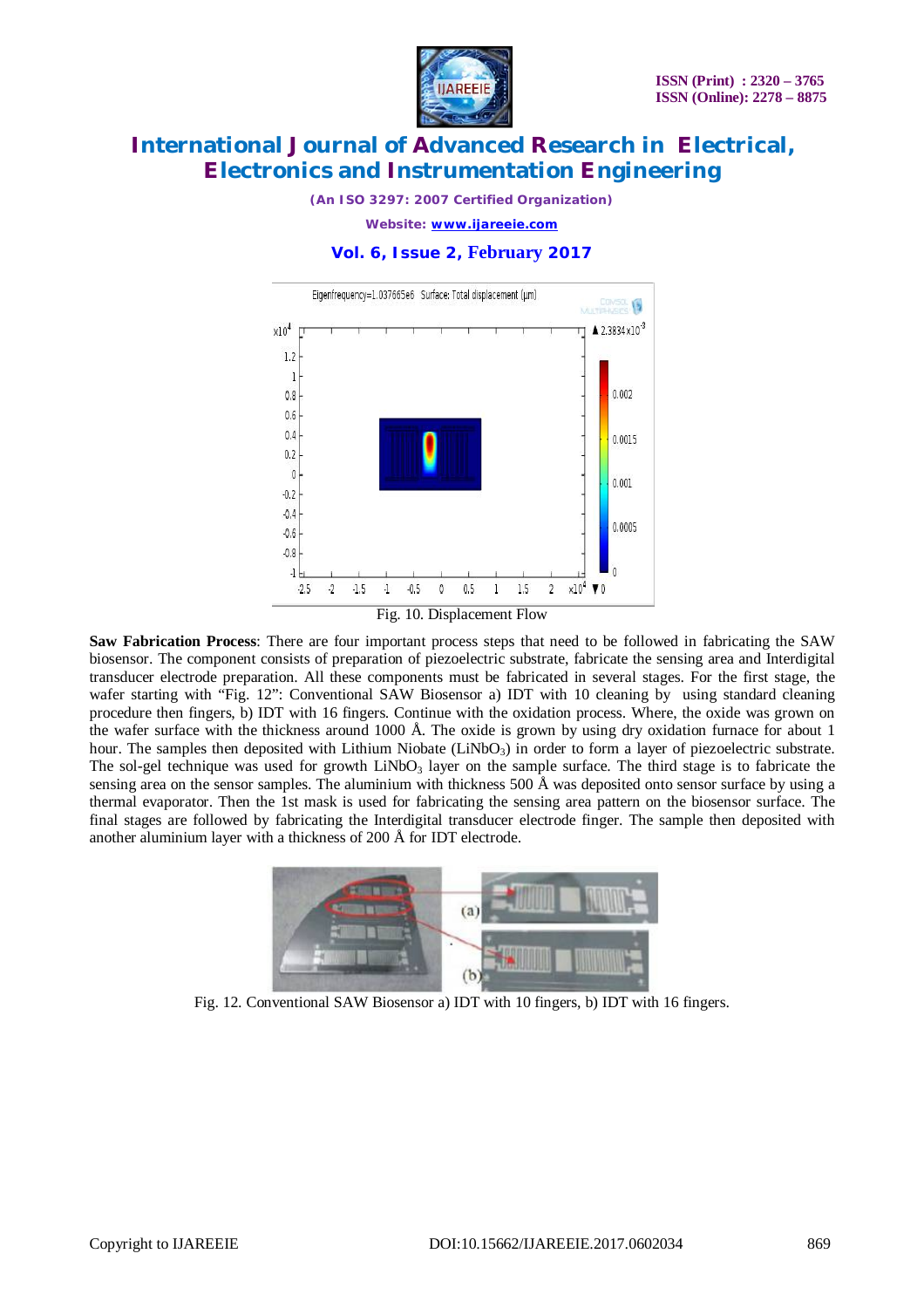

*(An ISO 3297: 2007 Certified Organization)*

*Website: [www.ijareeie.com](http://www.ijareeie.com)*

### **Vol. 6, Issue 2, February 2017**



Fig. 11. Potential Flow

#### **V. RESULT AND DISCUSSION**

In this project, the IDT with different number IDT fingers structure are designed, fabricated and investigated for improving the sensitivity biosensor. The sensitivity of biosensor was studied through the centre frequency and capacitance value. The higher centre frequency will improve the sensitivity of biosensor device. The centre frequency can calculate from basic the result of IV, resistivity and CV then proved by using Bragg theories. From the theoretical, the number of IDTs is one of the parameters that affecting to the performance of SAW device. In this paper, the single IDTs were designed with the total of 12 fingers and hereby to increase the performance characteristics of the SAW Device by means of capacitance measurement are tends to be considered. It also shows that the number of finger is also affected to the device performance. TABLE 2 STUDY RESULTS – DESIGN 1

| <b>Eigen</b><br><b>Frequency</b><br>(e6) | <b>Surface</b><br><b>Displacement</b><br>$(\mu m)$ | Electric<br>Potential<br>(v) | Electric<br>Potential<br>(v) |
|------------------------------------------|----------------------------------------------------|------------------------------|------------------------------|
|                                          | 1.440                                              | $-3.3162$                    | 3.5161                       |
| 2                                        | 2.184                                              | $-4.3081$                    | 6.2105                       |
| 3                                        | 2.415                                              | $-1.805$                     | 4.5281                       |
| 4                                        | 2.93                                               | $-5.3668$                    | 5.8144                       |
| 5                                        | 3.928                                              | $-5.8666$                    | 6.9652                       |
| 6                                        | 1.712                                              | $-4.9117$                    | 3.2484                       |
| 7                                        | 2.481                                              | $-4.5043$                    | 6.3775                       |
| 8                                        | 1.789                                              | $-3.7607$                    | 4.8645                       |
| 9                                        | 2.282                                              | $-4.6177$                    | 3.5167                       |

To summarize, a three dimensional bi-directionally coupled fluid-structure interaction model, of a LiNbO3 based SAW device in contact with fluid loading, was developed to investigate the interaction of the device with the fluid domain and gain insights into the acoustic streaming phenomenon. Device surface displacement and fluid velocity profiles indicate strong coupling of the fluid with solid domain and leakage of acoustic energy into the fluid domain, thereby launching longitudinal waves into the fluid. This attenuation of sound waves leads to an acoustically driven phenomenon known as acoustic streaming. The model predicts fluid velocities in accordance with the experimentally reported values. Further, the streaming velocities computed as the time average of the first order fluid velocities indicate fluid recirculation beyond the initial fluid thickness in contact with the piezoelectric domain.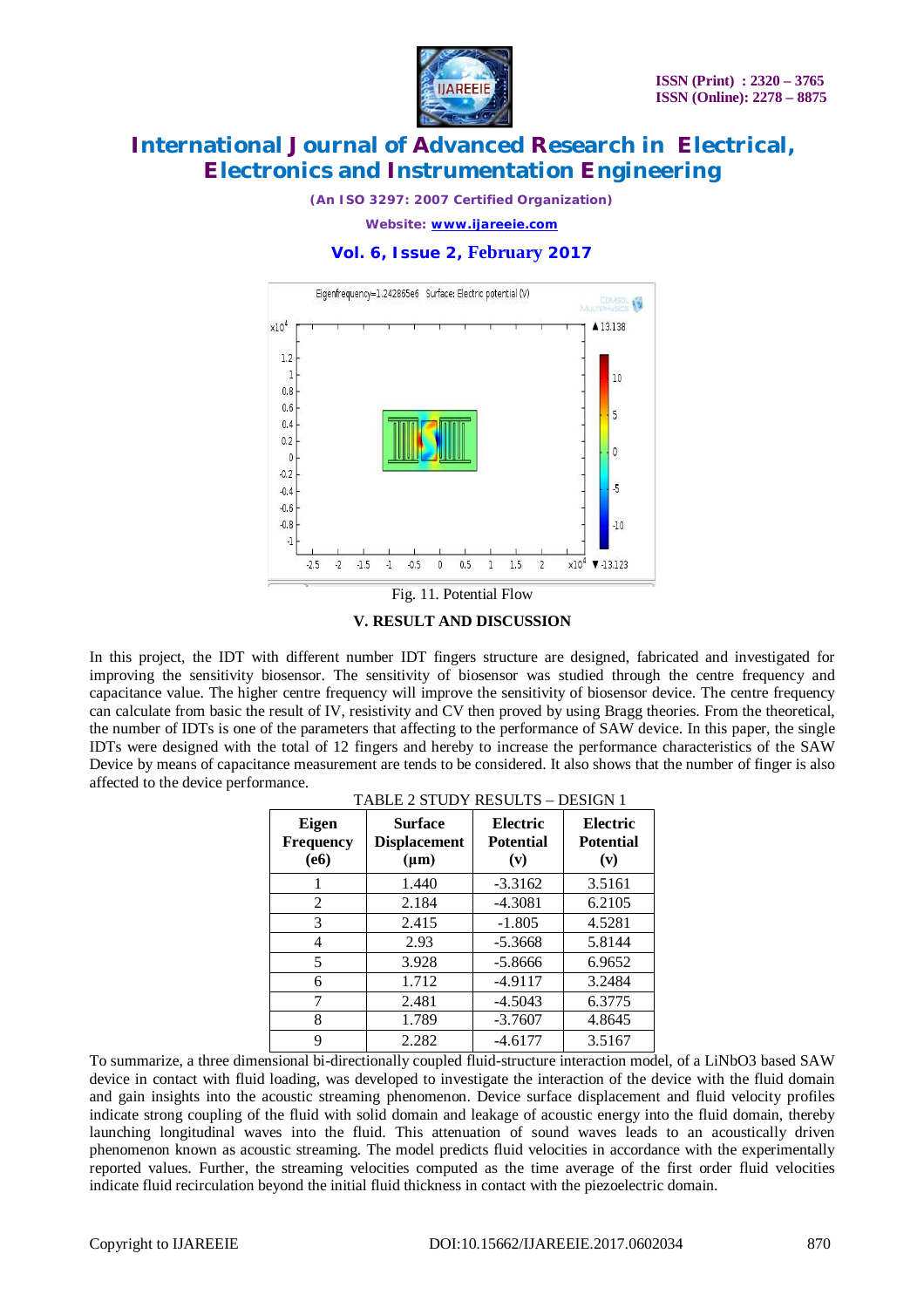

*(An ISO 3297: 2007 Certified Organization)*

*Website: [www.ijareeie.com](http://www.ijareeie.com)*

### **Vol. 6, Issue 2, February 2017**

| <b>Eigen</b><br><b>Frequency</b> | <b>Surface</b><br><b>Displacement</b> | Electric<br><b>Potential</b> | Electric<br><b>Potential</b> |
|----------------------------------|---------------------------------------|------------------------------|------------------------------|
| (e6)                             | $(\mu m)$                             | (v)                          | (v)                          |
| 5.02731                          | 1.2031                                | $-7.0877$                    | 8.4384                       |
| 6.49870                          | 2.1643                                | $-9.3182$                    | 10.049                       |
| 6.90196                          | 6.55                                  | $-6.5465$                    | 7.2824                       |
| 7.14483                          | 5.9065                                | $-6.7704$                    | 6.8425                       |
| 8.11479                          | 8.6841                                | $-6.7852$                    | 16.504                       |
| 8.40507                          | 4.0583                                | $-7.021$                     | 8.4328                       |
| 8.609617                         | 7.3825                                | $-4.284$                     | 16.788                       |
| 8.760304                         | 0.0117                                | $-15.192$                    | 11.644                       |
| 9.126343                         | 5.0408                                | $-5.260$                     | 17.613                       |
| 9.338584                         | 3.5252                                | $-3.2982$                    | 16.971                       |

### TABLE 3 STUDY RESULTS – DESIGN 2

The surface acoustic wave based MEMS gas sensor was designed and the operating frequency of the saw device was found to be 1.121 GHz. The maximum sensitivity is obtained, since the gas sensor is operating in GHz range. The maximum shift in the resonant frequency is for tetrachloroethene because of maximum partial density of absorbed tetrachloroethene. As the partial density of absorbed gas increases the resonant frequency shift also increases. Saw gas sensor has the advantages of small size, low cost of fabrication, long life time, high sensitivity and selectivity. Saw gas sensor are mainly used for chemical industries, military applications and also used in wireless sensing applications.

| Eigen<br><b>Frequency</b> | <b>Surface</b><br><b>Displacement</b> | Electric<br><b>Potential</b> | Electric<br><b>Potential</b> |
|---------------------------|---------------------------------------|------------------------------|------------------------------|
| (e6)                      | $(\mu m)$                             | (v)                          | (v)                          |
| 1.03766                   | 2.3834                                | $-1.2844$                    | 18.364                       |
| 1.126488                  | 2.1314                                | $-2.7099$                    | 15.98                        |
| 1.134709                  | 6.341                                 | $-10.808$                    | 10.828                       |
| 1.203625                  | 2.461                                 | $-3.0119$                    | 16.311                       |
| 1.248265                  | 3.6937                                | $-13.123$                    | 13.38                        |
| 1.358061                  | 6.7761                                | $-25.573$                    | 25.852                       |
| 1.443073                  | 4.1302                                | $-29.054$                    | 15.448                       |
| 1.465073                  | 4.70905                               | $-12.989$                    | 12.992                       |
| 1.474386                  | 7.0806                                | $-25.473$                    | 25.472                       |
| 1.549169                  | 4.4227                                | $-31.81$                     | 15.821                       |

### TABLE 4 STUDY RESULTS – DESIGN 3

The study results of Design 1, Design 2 and Design 3 is described in Table 2, Table 3 and Table 4 respectively. The Central frequency and Capacitance measurement is shown in Table 5.

|  | TABLE 5 CENTRAL FREQUENCY AND CAPACITANCE MEASUREMENT |  |
|--|-------------------------------------------------------|--|
|  |                                                       |  |

| <b>DESIGN</b><br><b>METHOD</b>   | <b>Lithium Niobate</b><br>(LiNbO <sub>3</sub> )<br>$V_s - 3880$ m/s |            | <b>Zinc Oxide</b><br>(ZnO)<br>$V_s - 3954$ m/s |              |
|----------------------------------|---------------------------------------------------------------------|------------|------------------------------------------------|--------------|
|                                  | <b>MHz</b>                                                          | nF         | <b>MHz</b>                                     | nF           |
| <b>DESIGN 1</b><br>$(300 \mu m)$ | $F_0 = 6.466$                                                       | $C=0.4923$ | $F_0 = 6.59$                                   | $C = 0.4830$ |
| <b>DESIGN 2</b><br>$(450 \mu m)$ | $F_0 = 4.222$                                                       | $C=0.7539$ | $F_0 = 4.393$                                  | $C = 0.7245$ |
| <b>DESIGN 3</b><br>$(600 \mu m)$ | $F_0 = 3.233$                                                       | $C=0.9845$ | $F_0 = 3.295$                                  | $C = 0.9660$ |